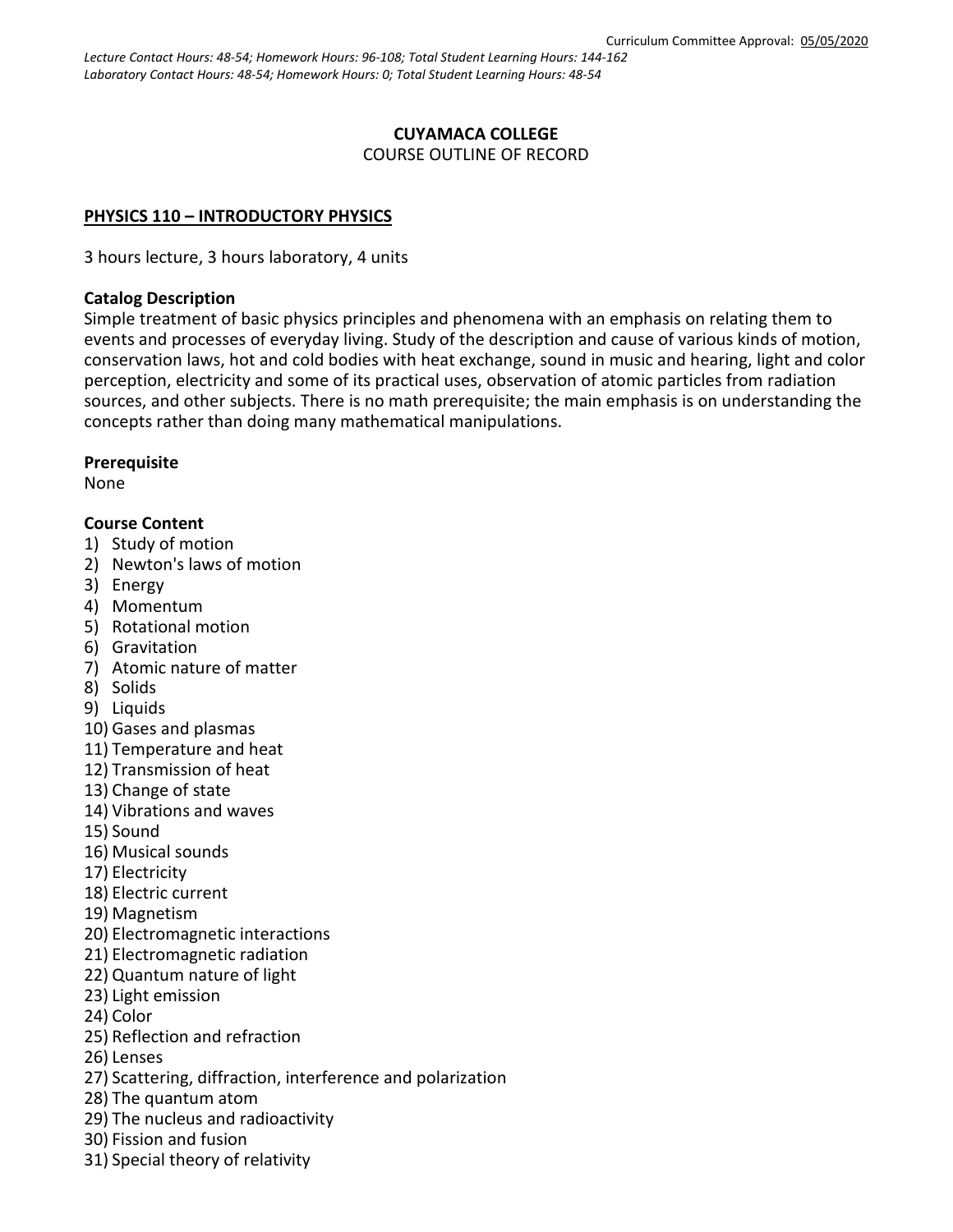- 32) General theory of relativity
- 33) Astrophysics
- 34) Historical development of physics
- 35) Application of physics principles to the real world

## **Course Objectives**

#### Students will be able to:

- 1) Apply the vocabulary of physics to everyday events.
- 2) Analyze and explain the linear and rotational motion of an object.
- 3) Use the concepts of momentum and energy to explain the motion of an object such as a roller coaster.
- 4) Use the concepts of gravity to explain why the moon does not fall into the earth.
- 5) Investigate and delineate the states of matter.
- 6) Use the concepts of heat, thermodynamics and ideal gases to analyze and explain weather, cooking, home heating and cooling, the operation of an automobile engine, and similar phenomena.
- 7) Investigate and interpret wave behavior: standing waves, the Doppler Effect, reflection, refraction, resonance, interference, etc.
- 8) Analyze and evaluate the relationships between current, voltage and resistance.
- 9) Compare and contrast electric and magnetic fields.
- 10) Compare and contrast motors and generators.
- 11) Explore and evaluate the optical properties of matter: lenses, color, reflection, interference, polarization, etc.
- 12) Investigate and delineate the structure of an atom.
- 13) Explain the particle nature of light and the wave nature of matter.
- 14) Compare and contrast alpha, beta and gamma radiation.
- 15) Compare and contrast fission and fusion energy production.
- 16) Describe and interpret relativity theory.

During the lab students will:

- 1) Set up experiments using the scientific method.
- 2) Demonstrate laboratory technique.
- 3) Collect data using both traditional and computer data acquisition methods.
- 4) Use computers to interpret and analyze numerical data.
- 5) Use computers to generate a visual representation of the data.
- 6) Evaluate the experimental results.

### **Method of Evaluation**

A grading system will be established by the instructor and implemented uniformly. Grades will be based on demonstrated proficiency in the subject matter determined by multiple measurements for evaluation, one of which must be essay exams, skills demonstration or, where appropriate, the symbol system.

- 1) Quizzes, exams
- 2) Lab technique
- 3) Homework, lab reports
- 4) Research paper
- 5) Participation
- 6) Final exam

### **Special Materials Required of Student**

Access to a laptop and lab kits for the online sections.

### **Minimum Instructional Facilities**

Laboratory with blackboard, Smart Cart, appropriate lab/demonstration equipment